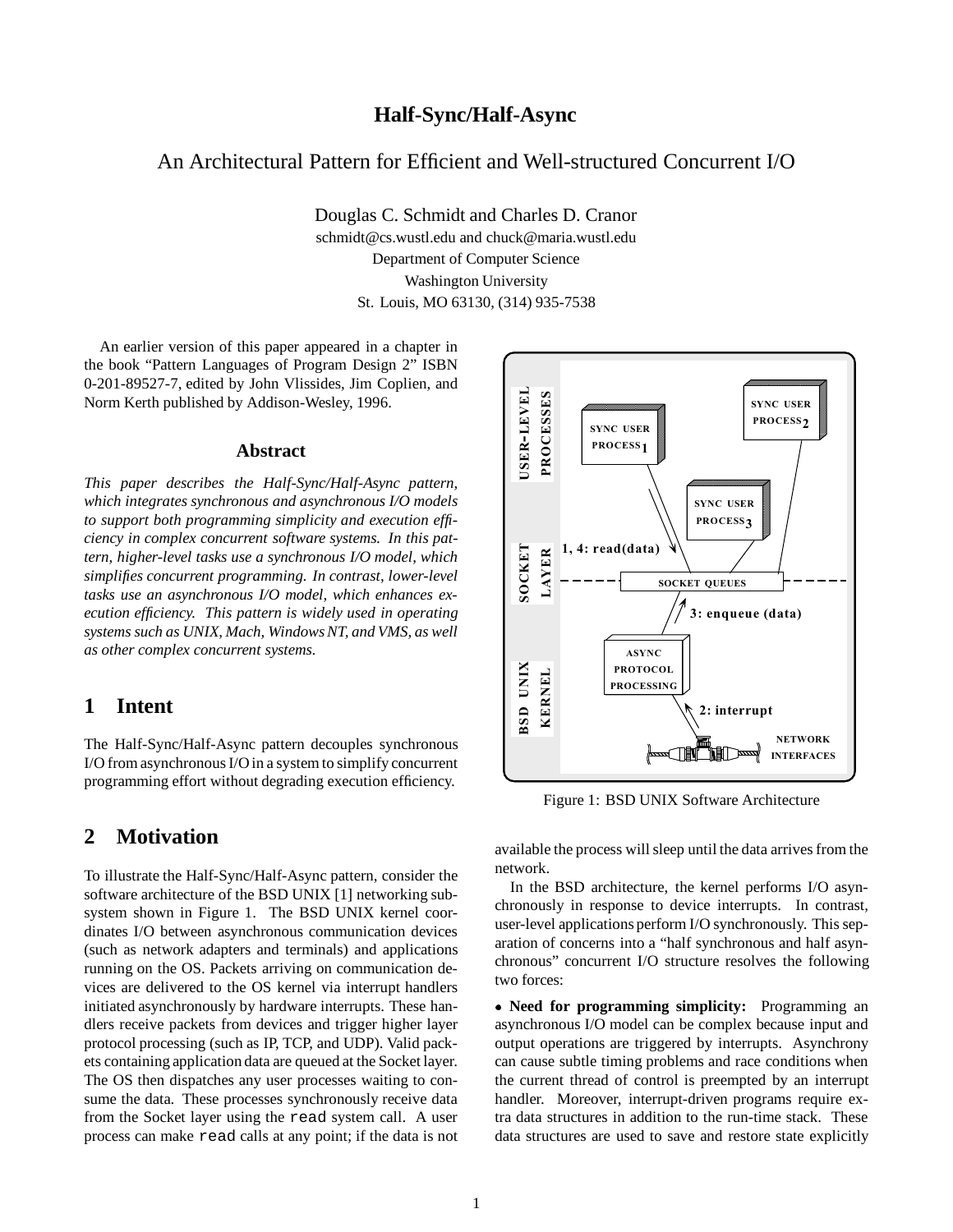when events occur asynchronously. In addition, debugging asynchronous programs is hard since external events occur at different points of time during program execution.

In contrast, programming applications with a synchronous I/O model is easier because I/O operations occur at well defined points in the processing sequence. Moreover, programs that use synchronous I/O can block awaiting the completion of I/O operations. The use of blocking I/O allows programs to maintain state information and execution history in a runtime stack of activation records, rather than in separate data structures. Thus, there is a strong incentive to use a synchronous I/O model to simplify programming.

• **Need for execution efficiency:** The asynchronous I/O model maps efficiently onto hardware devices that are driven by interrupts. Asynchronous I/O enables communication and computation to proceed simultaneously. In addition, context switching overhead is minimized because the amount of information necessary to maintain program state is relatively small [2]. Thus, there is a strong incentive to use an asynchronous I/O model to improve run-time performance.

In contrast, a completely synchronous I/O model may be inefficient if each source of events (such as network adapter, terminal, or timer) is associated with a separate active object (such as a process or thread). Each of these active objects contain a number of resources (such as a stack and a set of registers) that allow it to block while waiting on its source of events. Thus, this synchronous I/O model increases the time and space required to create, schedule, dispatch, and terminate separate active objects.

### **3 Solution**

To resolve the tension between the need for concurrent programming simplicity and execution efficiency use the *Half-Sync/Half-Async pattern*. This pattern integrates synchronous and asynchronous I/O models in an efficient and well-structured manner. In this pattern, higher-level tasks (such as database queries or file transfers) use a synchronous I/O model, which simplifies concurrent programming. In contrast, lower-level tasks (such as servicing interrupts from network controllers) use an asynchronous I/O model, which enhances execution efficiency. Because there are usually more high-level tasks than low-level tasks in a system, this pattern localizes the complexity of asynchronous processing within a single layer of a software architecture. Communication between tasks in the Synchronous and Asynchronous layers is mediated by a Queueing layer.

## **4 Applicability**

Use the Half-Sync/Half-Async pattern when

- A system possesses the following characteristics:
	- **–** The system must perform tasks in respond to external events that occur asynchronously, and



Figure 2: The Structure of Participants in the Half-Sync/Half-Async Pattern

- **–** it is inefficient to dedicate a separate thread of control to perform synchronous I/O for each source of external events, and
- **–** the higher-level tasks in the system can be simplified significantly if I/O is performed synchronously.
- One or more tasks in a system *must* run in a singlethread of control, while other tasks may benefit from multi-threading.
	- **–** For example, legacy libraries like X windows and Sun RPC are often non-reentrant. Therefore, multiple threads of control cannot safely invoke these library functions concurrently. However, to ensure quality of service or to take advantages of multiple CPUs, it may be necessary to perform bulk data transfers or database queries in separate threads. The Half-Sync/Half-Async pattern can be used to decouple the single-threaded portions of an application from the multi-threaded portions. This decoupling enables non-reentrant functions to be used correctly, without requiring changes to existing code.

# **5 Structure and Participants**

Figure 2 illustrates the structure of participants in the Half-Sync/Half-Async pattern. These participants are described below.

**Synchronous task layer** (User processes)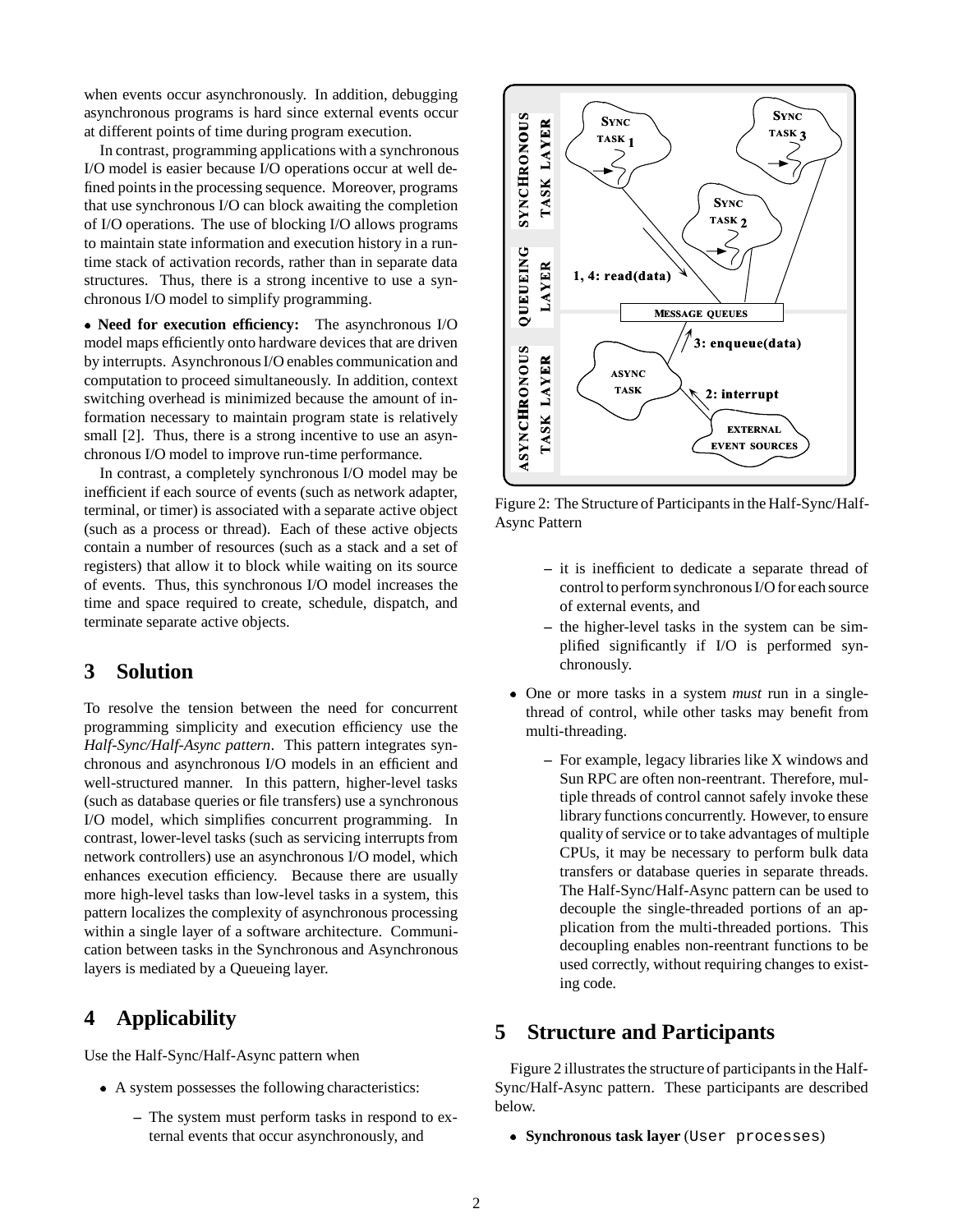- **–** The tasks in this layer perform high-level I/O operations that transfer data synchronously to message queues in the Queueing layer. Unlike the Asynchronous layer, tasks in the Synchronous layer are *active objects* [3] that have their own run-time stack and registers. Therefore, they can block while performing synchronous I/O.
- **Queueing layer** (Socket layer)
	- **–** This layer provides a synchronization and buffering point between the Synchronous task layer and the Asynchronous task layer. I/O events processed by asynchronous tasks are buffered in message queues at the Queueing layer for subsequent retrieval by synchronous tasks (and vice versa).
- **Asynchronous task layer** (BSD UNIX kernel)
	- **–** The tasks in this layer handle lower-level events from multiple external event sources (such as network interfaces or terminals). Unlike the Synchronous layer, tasks in the Asynchronous layer are *passive objects* that do not have their own runtime stack or registers. Thus, they cannot block indefinitely on any single source of events.
- **External event sources** (Network interfaces)
	- **–** External devices (such as network interfaces and disk controllers) generate events that are received and processed by the Asynchronous task layer.

# **6 Collaborations**

Figure 3 illustrates the dynamic collaboration among participants in the Half-Sync/Half-Async pattern when input events arrive at an external event source (output event processing is similar). These collaborations are divided into the following three phases:

- *Async phase* in this phase external sources of events interact with the Asynchronous task layer via interrupts or asynchronous event notifications.
- *Queueing phase* in this phase the Queueing layer provides a well-defined synchronization point that buffers messages passed between the Synchronous and Asynchronous task layers in response to input events.
- *Sync phase* in this phase tasks in the Synchronous layer retrieve messages placed into the Queueing layer by tasks in the Asynchronous layer. Note that the protocol used to determine how data is passed between the Synchronous and Asynchronous task layers is orthogonal to how the Queueing layer mediates communication between the two layers.

The Asynchronous and Synchronous layers in Figure 3 communicate in a "producer/consumer" manner by passing



Figure 3: Collaboration between Layers in the Half-Sync/Half-Async Pattern

messages. The key to understanding the pattern is to recognize that Synchronous tasks are active objects. Thus, they can make blocking read or write calls at any point in accordance with their protocol. If the data is not yet available tasks implemented as active objects can sleep until the data arrives. In contrast, tasks in the Asynchronous layer are passive objects. Thus, they cannot block on read calls. Instead, tasks implemented as passive objects are triggered by notifications or interrupts from external sources of events.

# **7 Consequences**

The Half-Sync/Half-Async pattern yields the following benefits:

- *Higher-level tasks are simplified* because they are shielded from lower-level asynchronous I/O. Complex concurrency control, interrupt handling, and timing issues are delegated to the Asynchronous task layer. This layer handles the low-level details (such as interrupt handling) of programming an asynchronous I/O system. The Asynchronous layer also manages the interaction with hardware-specific components (such as DMA, memory management, and device registers).
- *Synchronization policies in each layer are decoupled.* Therefore each layer need not use the same concurrency control strategies. For example, in the single-threaded BSD UNIX kernel the Asynchronous task layer implements concurrency control via low-level mechanisms (such as raising and lowering CPU interrupt levels). In contrast, user processes in the Synchronous task layer implement concurrency control via higher-level synchronization constructs (such as semaphores, message queues, condition variables, and record locks).
- *Inter-layer communication is localized at a single point* because all interaction is mediated by the Queueing layer. The Queueing layer buffers messages passed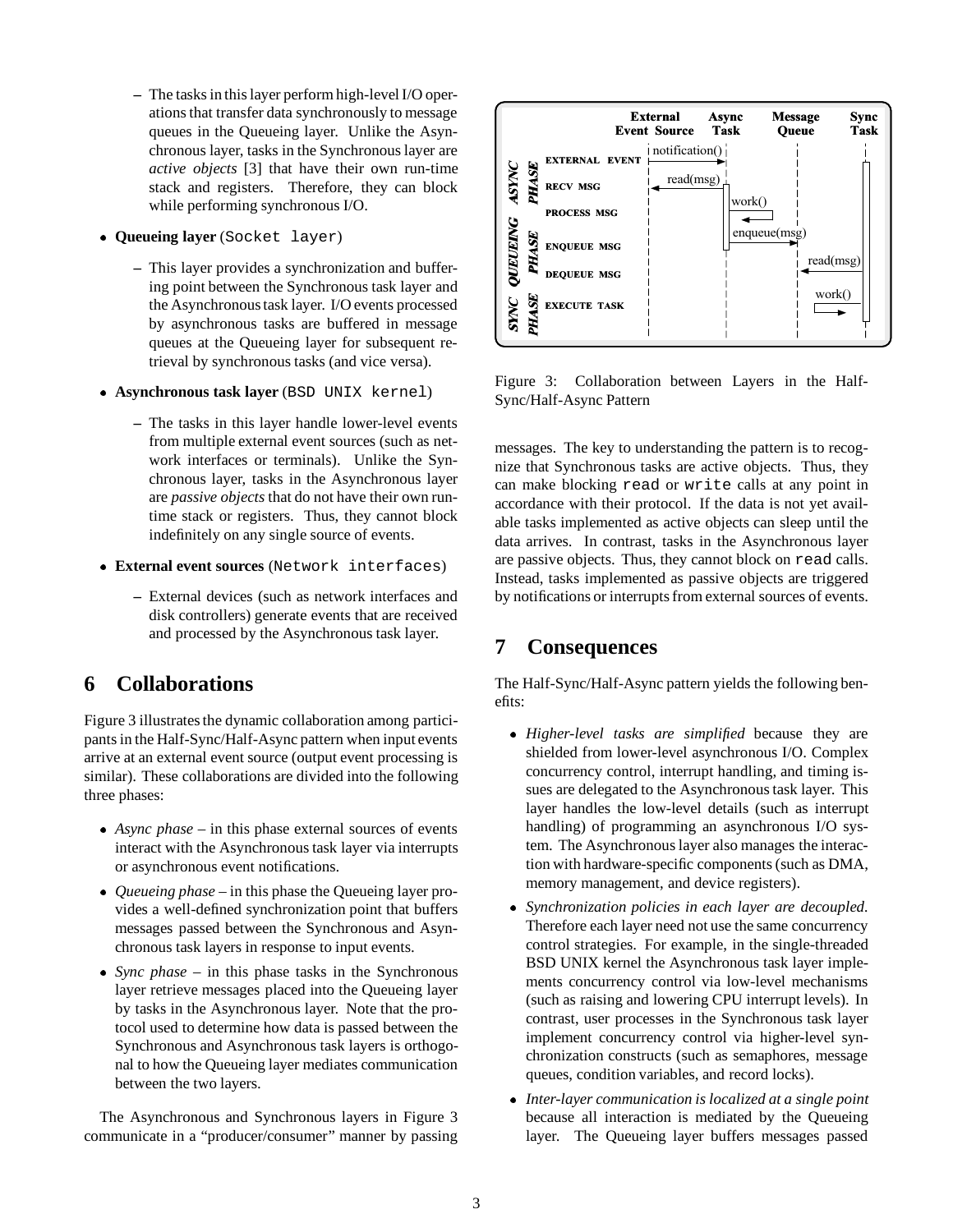between the other two layers. This eliminates the complexity of locking and serialization that would occur if the Synchronous and Asynchronous task layers directly accessed each other's memory.

 *Performance is improved on multi-processors.* The use of synchronous I/O can simplify programming *and* improve performance on multi-processor platforms. For example, long-duration data transfers (such as downloading a large medical image from a database) can be simplified and performed efficiently by using synchronous I/O. One processor can be dedicated to the thread transferring the data, which enables the instruction and data cache of that CPU to be associated with the entire transfer operation.

The Half-Sync/Half-Async pattern has the following drawbacks:

- *A boundary-crossing penalty may be incurred* from synchronization, data copying, and context switching overhead. This overhead typically occurs when data is transferred between the Synchronous and Asynchronous task layer via the Queueing layer. In particular, most operating systems that use the Half-Sync/Half-Async pattern place the Queueing layer at the boundary between the user and kernel protection domains. A significant performance penalty may be incurred when crossing this boundary. For example, the socket layer in BSD UNIX accounts for a large percentage of the overall TCP/IP networking overhead [4].
- *Asynchronous I/O for higher-level tasks is lacking.* Depending on the design of system interfaces, it may not be possible for higher-level tasks to utilize low-level asynchronous I/O devices. Thus, the system I/O structure may prevent applications from utilizing the hardware efficiently, even if external devices support asynchronous overlap of computation and communication.

## **8 Implementation**

This section describes how to implement the Half-Sync/Half-Async pattern by factoring tasks in the system into Synchronous and Asynchronous layers that communicate through a Queueing layer.

### **8.1 Identify Long-duration Tasks and Implement Them Using Synchronous I/O**

Many tasks in a system can be simplified by allowing them to perform synchronous I/O. Often, these are long-duration tasks that transfer large streams of data [5] or perform database queries that may block for prolonged periods awaiting responses from servers.

Implement these long-durationtasks using an active object model [3]. Since active objects have their own run-time stack and registers they can block while performing synchronous I/O. Implementing an active object mechanism requires a method of switching between different threads of control. At the lowest level, this means having a place to *store* the current thread's hardware state (*e.g.,* the values in all its registers, including its stack pointer) and *load* in the state of the new thread. This functionality is sufficient to implement a nonpremptive threading mechanism with no memory protection. "User level threads" packages typically provide this type of functionality.

However, more functionality is required to implement active objects as threads and processes in a robust, multi-tasking operating system. In this case, each thread of control has its own address space that is managed by the processor's memory management unit (MMU). When switching between threads the new process's address space info must be loaded into the MMU. Cache flushing may also be required, especially with certain types of virtually addressed cache. In addition to an address space, an OS process often has a "user identification." This tells the operating system what access rights the process has and how much system resources it can consume.

To prevent a single process from taking over the system indefinitely, there must be a way to preempt it. Preemption is generally done with a timer. Periodically (*e.g.,* 1/100 of a second) the timer generates an clock interrupt. During this interrupt the operating systems checks to see if the currently running process needs to be preempted. If so, it saves the process's state and loads the state of the next process to run. When the interrupt returns, the new process will be running.

### **8.2 Identify Short-duration Tasks and Implement Them Using Asynchronous I/O**

Certain tasks in a system cannot block for prolonged periods of time. Often, these tasks run for a short-duration and interact with external sources of events (such as graphical user interfaces or interrupt-drivenhardware network interfaces). To increase efficiency and ensure response-time, these sources of events must be serviced rapidly without blocking.

Implement these short-durationtasks using a reactive, passive object model [6]. Passive objects borrow their thread of control from elsewhere (such as the caller or a separate interrupt stack). Therefore, these tasks must use asynchronous I/O since they cannot block for long periods of time. The primary motivation for not blocking is to ensure adequate response time for other system tasks (such as high-priority hardware interrupts like clock timers).

There are several ways to develop a well-structured framework for asynchronous I/O:

 *Demultiplex events using the Reactor pattern* – The Reactor pattern [6] manages a single-threaded event loop that supports the demultiplexing and dispatching of multiple *event handlers*, which are triggered concurrently by multiple events. This pattern combines the simplicity of single-threaded event loops with the extensibility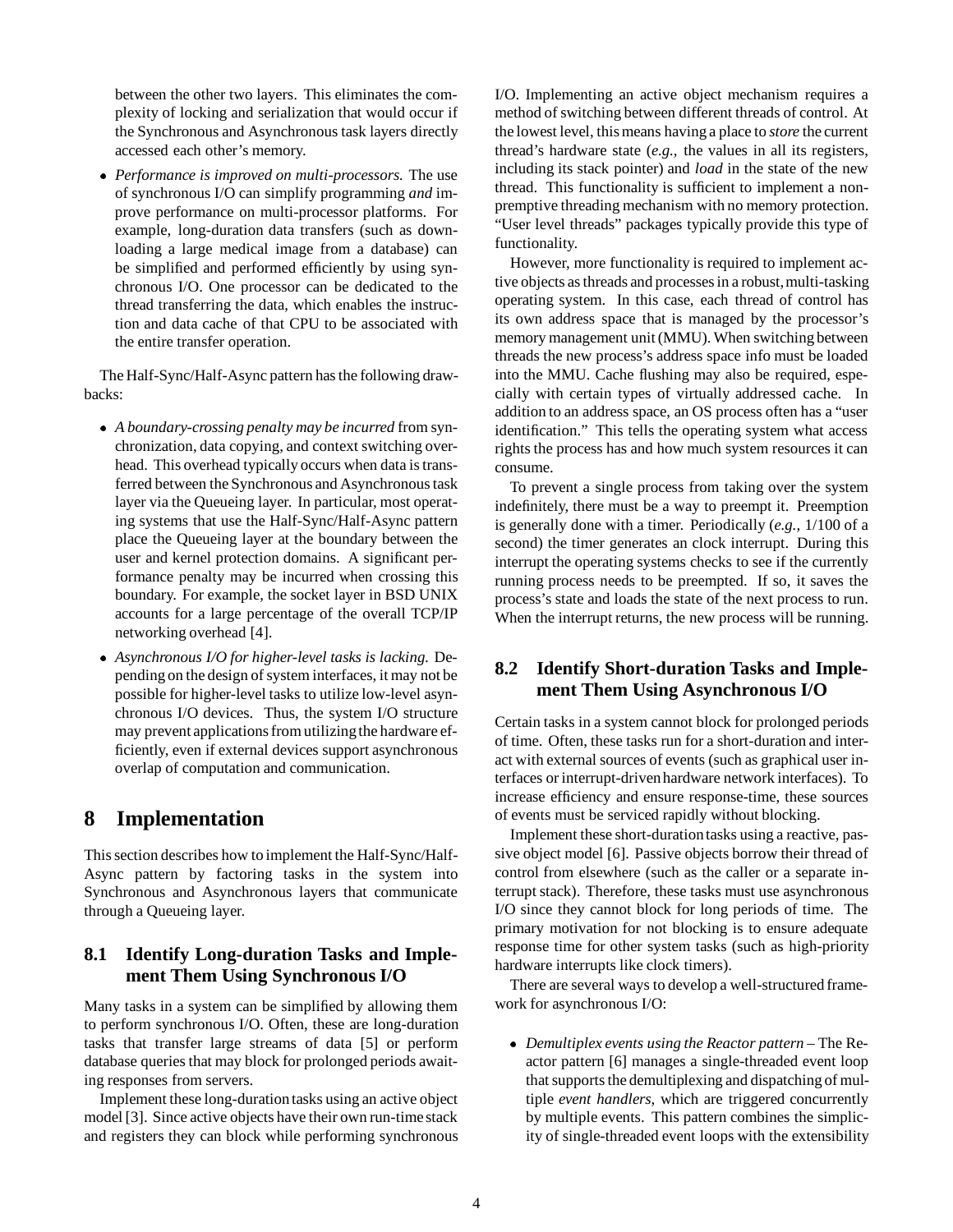offered by object-oriented programming. The Reactor pattern serializes event handling within a process or thread and often eliminates the need for more complicated threading, synchronization, or locking.

A Reactor may be implemented to run atop synchronous and/or asynchronous sources of events. The behavior it provides to its event handlers, however, is distinctly asynchronous. Thus, a handler cannot block without disrupting the response time for other sources of events.

 *Implement a multi-level interrupt scheme* – These implementations allow non-time critical processing to be interrupted by higher-priority tasks (such as hardware interrupts) if higher priority events must be handled before the current processing is done. Data structures used by the Asynchronous layer must be protected (*e.g.,* by raising the processor priority or using semaphores) to prevent interrupt handlers from corrupting shared state while they are being accessed.

For example, in an operating system kernel the need for a multi-level interrupt scheme is strongly influenced by the hardware interrupt service time. If this time can be reduced significantly it may be more efficient to perform all processing at the hardware interrupt level to avoid the overhead of an extra software interrupt. Implementations of TCP/IP have reduced inbound packet protocol processing overhead to the point where the cost of the two-level interrupt scheme dominates the overall packet processing time.

### **8.3 Implement a Queueing Layer**

The Queueing layer provides a synchronization point for buffering messages exchanged by tasks in the Asynchronous and Synchronous layers. The following are several topics that must be addressed when designing the Queueing layer:

- *Concurrency control* If tasks in the Asynchronous and Synchronous layer execute concurrently (either due to multiple CPUs or hardware interrupts) it is necessary to ensure that concurrent access to shared queue state is serialized to avoid race conditions. Thus, the Queueing layer is typically implemented using concurrency control mechanisms such as semaphores, mutexes, and condition variables. These mechanisms ensure that messages can be inserted and removed to and from the Queueing layer without corrupting internal queue data structures.
- *Layer-to-layer flow control* Systems cannot devote an unlimited amount of resources to buffer messages in the Queueing layer. Therefore, it is necessary to regulate the amount of data that is passed between the Synchronous and Asynchronous layers. For example, layer-to-layer flow control prevents Synchronous tasks from flooding the Asynchronous layer with more messages than can be transmitted on network interfaces.

Tasks in the Synchronous layer can block. Therefore, a common flow control policy is to put a task to sleep if it produces and queues more than a certain amount of data. When the Asynchronous task layer drains the queue below a certain level the Synchronous task can be awakened to continue. In contrast, tasks in the Asynchronous layer cannot block. Therefore, if they produce an excessive amount of data a common flow control policy is to have the Queueing layer discard messages. If the messages are associated with a reliable connectionoriented network protocol the sender will eventually timeout and retransmit.

 *Data copying overhead* – Some systems (such as BSD UNIX) place the Queueing layer at the boundary between the user and kernel protection domains. A common way to decouple these protection domains is to copy messages from user to kernel and vice versa. However, this increases system bus and memory load, which may degrade performance significantly when large messages are moved across domains.

One way to reduce data copying is to allocate a region of memory that is shared between the Synchronous task layer and the Asynchronous task layer [7]. This allows the two layers to exchange data directly, without copying data in the Queueing layer. For example, [8] presents an I/O subsystem that minimizes boundary-crossing penalties by using polled interrupts to improve the handling of continuous media I/O streams. This approach also provides a buffer management system that allows efficient page remapping and shared memory mechanisms to be used between user processes, the kernel, and its devices.

## **9 Sample Code**

This section illustrates examples of the Half-Sync/Half-Async pattern in two different parts of the BSD UNIX operating system [1]. These examples illustrate how the Half-Sync/Half-Async pattern is used by the BSD kernel to enable user processes to operate synchronously, while ensuring the kernel operates asynchronously. The first example illustrates how this pattern is used in the networking subsystem to input data through the TCP/IP protocol stack over Ethernet. The second example illustrates how this pattern is used in the file subsystem to implement interrupt-driven output for disk controllers.

### **9.1 BSD Networking Subsystem Example**

This example illustrates how the Half-Sync/Half-Async pattern is used to structure the synchronous invocation of a read system call, asynchronous reception and protocol processing of data arriving on a network interface, and synchronous completion of the read call. Figure 1 illustrates the participants and structure of this pattern in BSD UNIX. For a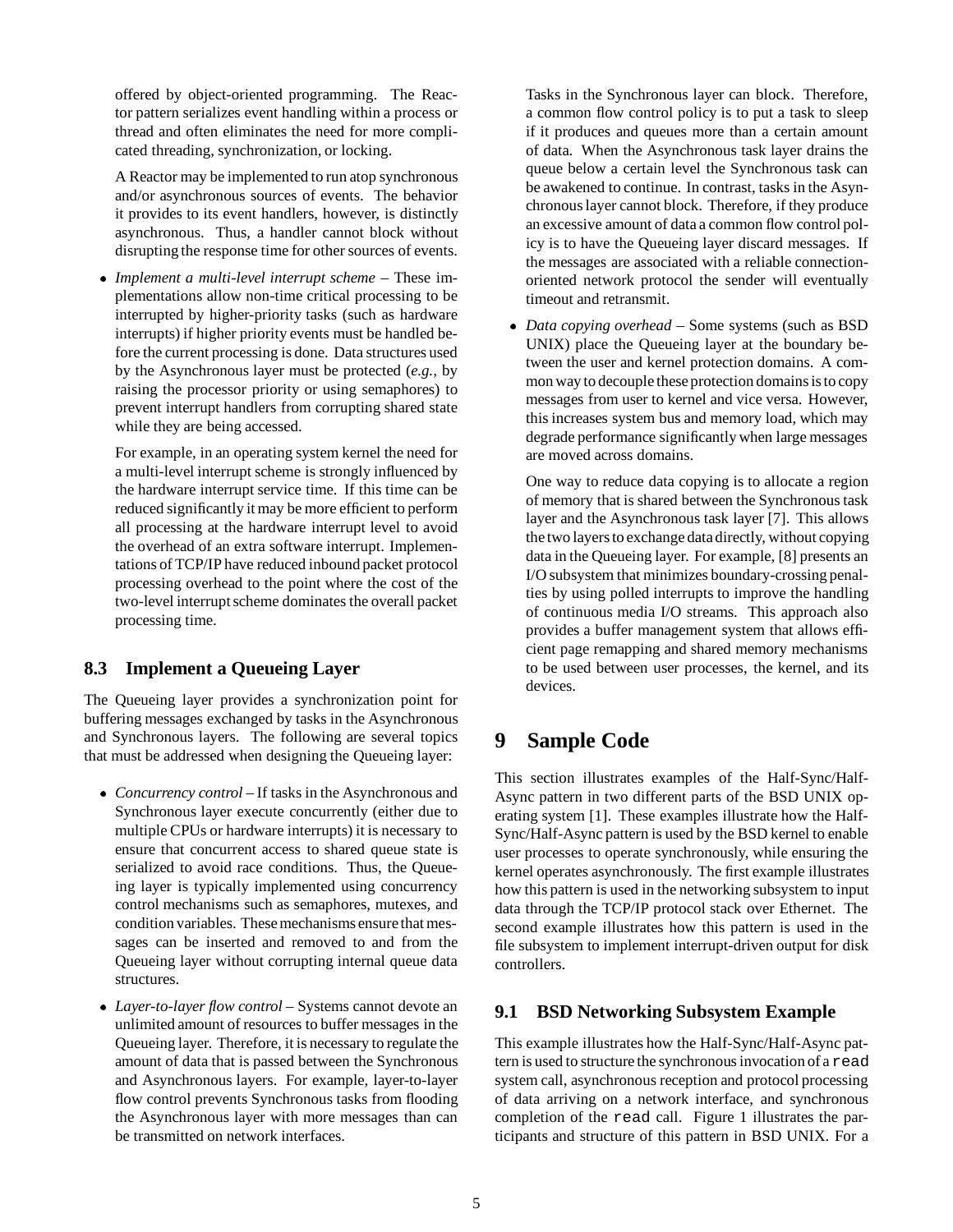comprehensive explanation of the BSD UNIX networking subsystem see [9].

#### **9.1.1 Synchronous Invocation**

Consider a user process that creates a passive-mode TCP stream socket, accepts a connection, and receives TCP data from the connected socket descriptor. To the user process, the read system call on the connection appears to be a synchronous operation, *i.e.,* the process makes the call and the data is returned. However, many steps occur to implement this system call. When the read call is issued it traps into the kernel and gets vectored into the network socket code synchronously. The thread of control ends up in the kernel's soreceive function, which performs the Half-Sync part of the processing. The soreceive function is responsible for transfering the data from the socket queue to the user. It must handle many types of sockets (such as datagram sockets and stream sockets). A simplified view of what soreceive does is shown below, with emphasis on the boundary between the Sync and Async layers:

```
/* Receive data from a socket. */
int soreceive ( ... )
{
  for (i; j) {
    sblock (...); /* lock socket recv queue */
    /* mask off network interrupts to protect queue */
    s = splnet ();
    if (not enough data to satisfy read request) {
      sbunlock (...); /* unlock socket queue */
      /***** Note! *****
         The following call forms the boundary
         between the Sync and Async layers. */
      sbwait (...); /* wait for data */
      splx (s); /* drop splnet */
    }
    else
      break;
  }
  splx (s); /* drop splnet */
  /* copy data to user's buffer at normal priority */
  uiomove (...);
  s = splnet (); /* mask off network interrupts */
  sbunlock (...); /* unlock socket queue */<br>splx (s); /* restore spl */
                      /* restore spl */return (error code); /* returns 0 if no error */
}
```
The code above illustrates the boundary between the synchronous user layer process and the asynchronous kernel layer. Although the user process can sleep while waiting for data, the kernel cannot be suspended because other user processes and devices in the system may require its services.

There are several ways the user's read request is handled by soreceive, depending on the characteristics of the socket and the amount of data in the socket queue:

- *Completely synchronous* If the data requested by the user is in the socket queue it is copied out immediately and the operation completes synchronously.
- *Half-synchronous and half-asynchronous* If the data requested by the user has not yet arrived the kernel will call the sbwait function to put the user process to sleep until the requested data arrives.

Once sbwait puts the process to sleep, the OS scheduler will context switch to another process that is ready to run. To the original user process, however, the read system call appears to execute synchronously. When packet(s) containing the requested data arrive the kernel will process them asynchronously as described in Section 9.1.2. When enough data has been placed in the socket queue to satisfy the user's request the kernel will wakeup the original process, which completes the read system call.

#### **9.1.2 Asynchronous Reception and Protocol Processing**

The Half-Async part of the user's read request starts with a packet arriving on a network interface, which causes a hardware interrupt. All inbound packet processing is done in the context of an interrupt handler. It is not possible to sleep during an interrupt because there is no UNIX process context and no separate thread of control. Therefore, an interrupt handler must borrow the caller's thread of control (*i.e.*, its stack and registers). The BSD UNIX kernel uses this strategy to borrow the thread of control from interrupt handlers and from user processes that perform system calls.

Most interrupt-driven computers assign priority levels to the interrupts. For example, on a SPARC there are fifteen interrupt levels with level one being the lowest level and level fifteen being the highest level. Other processors have different levels (*e.g.,* the Motorola 68030 has seven interrupt levels). Under BSD UNIX, processor-specific interrupt levels are assigned machine independent symbolic names called SPL levels (the term SPL originated in the PDP-11 days of UNIX). For example, the highest network hardware interrupt level is called SPLIMP, the clock interrupt is called SPLCLOCK, and the highest possible interrupt level is called SPLHIGH. For each of these levels there is a corresponding function of the same name that sets the processor interrupt level to that value. Thus, the splimp function is called to block out all network hardware level interrupts. All the spl<sup>\*</sup> functions will return the previous processor priority level, which represents what the priority should be restored to when the operation completes.

Conventional versions of BSD UNIX use a two-level interrupt scheme to handle packet processing. Hardware critical processing is done at a high priority (SPLIMP) and less time critical software processing is done at a lower priority level (SPLNET). This two-level interrupt scheme prevents the overhead of software protocol processing from delaying the servicing of other hardware interrupts. The two-level BSD UNIX packet processing scheme is divided into hardware specific processing and protocol processing. When a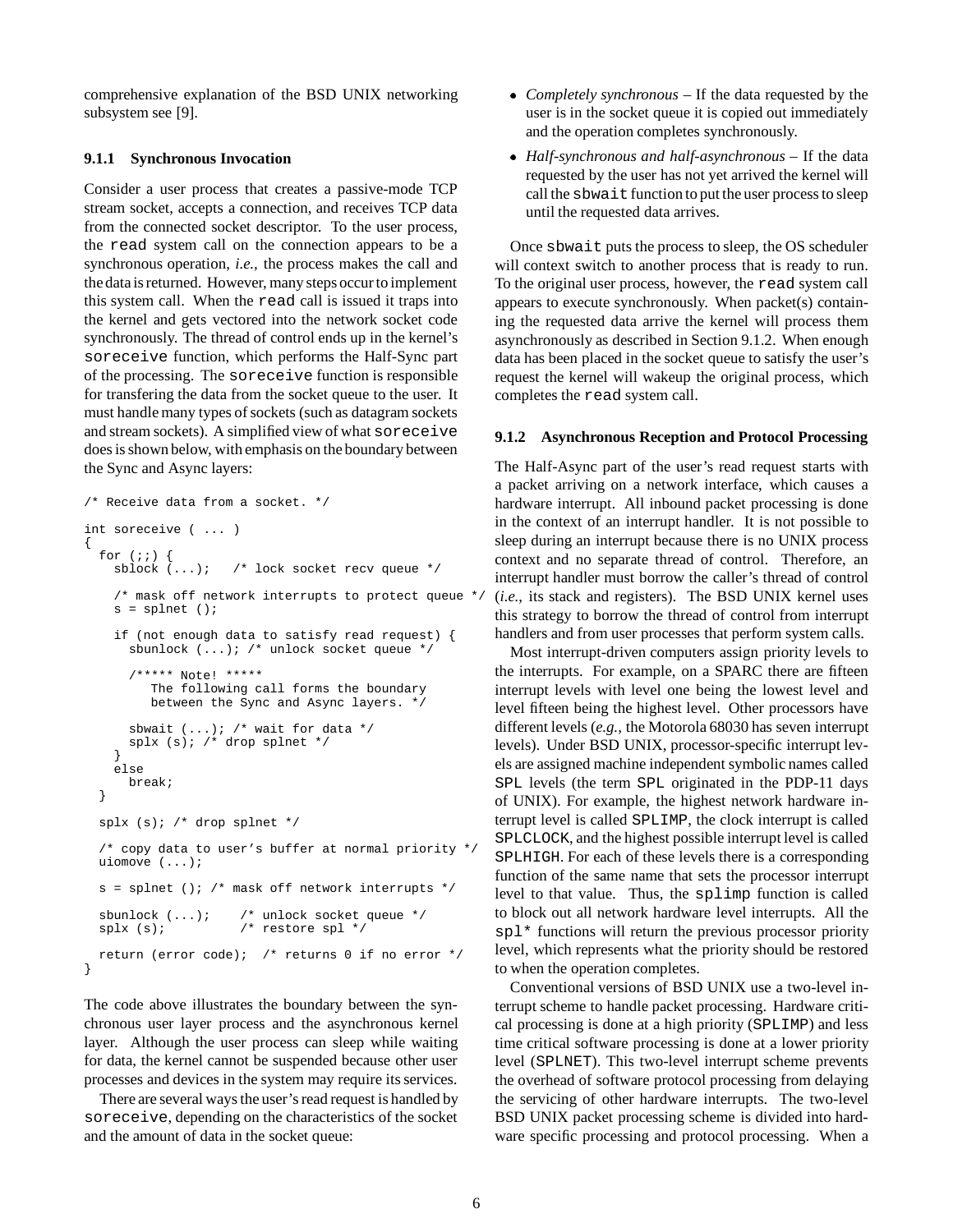packet arrives on a network interface it causes an interrupt at that interface's interrupt priority. All networking interfaces have priority of  $\le$  SPLIMP.

The operating system services the hardware interrupt and then enqueues the packet on the input queue in the protocol layer (such as the IP protocol). A network software interrupt is then scheduled to service that queue at a lower priority (*e.g.,* SPLNET). Once the network hardware interrupt is serviced, the rest of the protocol processing is done at the lower priority level as long as there are no other higher level interrupts pending. The BSD kernel is carefully designed to allow hardware interrupts to occur during a software interrupt without losing data or corrupting buffers.

As an example, consider a host with an AMD LANCE Ethernet NIC chip. The device driver for this chip is called "le" (for "LANCE Ethernet"). On packet arrival the lerint function is called from the interrupt handler. It's job is to acknowledge and clear the interrupt. It then extracts the packet from the network interface and copies it into memory buffers called mbufs, as follows:

```
int lerint (...)
{
  /* perform hardware sanity checks */
  while (inbound buffers to process) {
    /* get length and clear interrupt ... */
    /* read the packet into mbufs */
    ether_input (interface, ether_type, packet);
    /* free buffer */
  }
}
```
The mbufs are then handed off from lerint to the following Ethernet function called ether input:

```
int
ether_input (char *intf, int etype, struct mbuf *packet)
{
  switch (etype)
  case ETHERTYPE_IP:
    /* schedule network interrupt */
    schednetisr (NETISR_IP);
    inq = &ipintrq;
   break;
  /* etc... */
  }
  s = splimp ();
  /* Try to insert the packet onto the IP queue. */if (IF_QFULL (inq)) {
    /* queue full, drop packet */
    IF_DROP (inq);
   m_freem (packet);
  } else
    /* queue packet for net interrupt */
    IF_ENQUEUE (inq, m);
  splx (s);
}
```
Each network protocol has a packet queue associated with it (*e.g.,* the IP packet queue). The ether input function first determines which network protocol is being used and puts the packet on the correct queue. It then arranges for a network software level interrupt to occur. This interrupt will

occur at the lower priority SPLNET level. At this point the hardware interrupt has been handled and the interrupt service routine exits.

Once the hardware interrupt is done a network software interrupt occurs at the SPLNET level (provided there are no higher level interrupts pending). If the inbound packet is an IP packet the kernel calls the IP interrupt routine  $(iprint)$ . IP protocol processing (such as header parsing, packet forwarding, fragmentation, and reassembly) is done in this routine. If the packet is destined for a local process then it is handed off to the transport protocol layer. The transport layer performs additional protocol processing (such as TCP segment reassembly and acknowledgements). Eventually, the transport layer appends the data to the receive socket queue and calls sbwakeup. This call wakes up the original process that was sleeping in soreceive waiting for data on that socket queue. Once this is done, the software interrupt is finished processing the packet.

The following code illustrates the general logic of the thread of control running from ipintr, up through tcp input, to sowakeup, which forms the boundary between the Async and Sync layers. The first function is ipintr, which handles inbound IP packets:

```
int ipintr (...)
{
 int s;
 struct mbuf *m;
  /* loop, until there are no more packets */
 for (i; j) {
   s = splimp ();
    IF DEQUEUE (&ipintrq, m); /* dequeue next packet */
    splx(s);
    if (m == 0) return; /* return if no more packets */
    if (packet not for us) {
      /* route and forward packet */
     } else {
      /* packet for us... reassemble */
      /* call protocol input, which is tcp_input() */
      (*inetsw[ip_protox[ip->ip_p]].pr_input)(m, hlen);
    }
 }
}
```
Since our current example involves a TCP/IP packet, the "protocol switch" inetsw invokes the tcp\_input function, which handles an inbound tcp packet:

```
int tcp_input (m, iphlen)
{
 /* lots of complicated protocol processing... */
  /* We come here to pass data up to the user */
 sbappend (&so->so_rcv, m);
 sowakeup((so), \&(so)->so rcv);
 /* ... */
}
```
The sowakeup function wakes up the user process that was asleep in read waiting for the packet to arrive. As discussed in the following subsection, this function forms the boundary between the Async and Sync layers.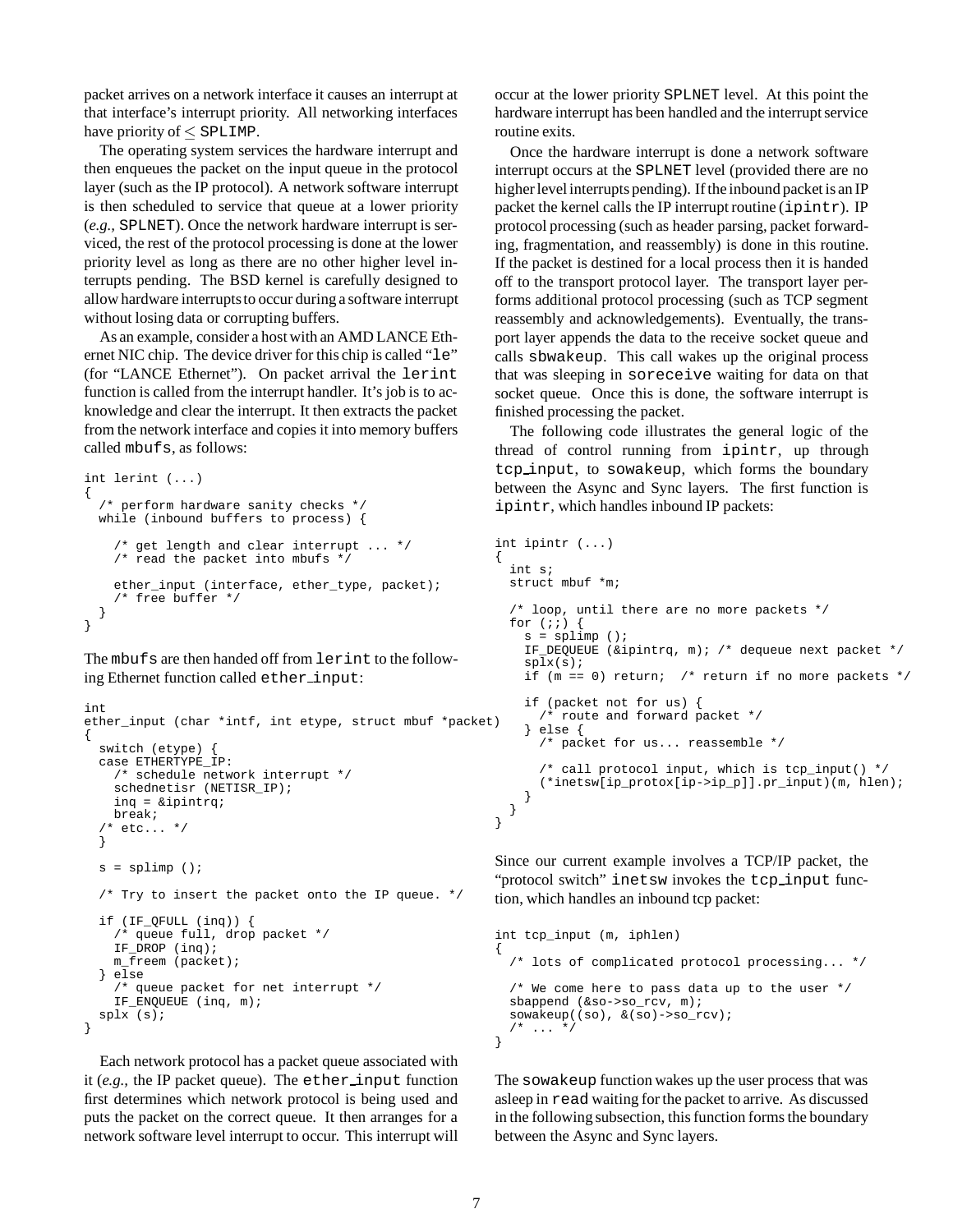#### **9.1.3 Synchronous Completion**

When the data is appended to the socket queue, the sowakeup is invoked if a user process is asleep waiting for data to be placed into its buffer.

```
void sowakeup (so, sb)
{
     \ldots */
 if (a user process is asleep on this queue) {
    /***** Note! *****
       The following call forms the boundary
       between the Async and Sync layers. */
    wakeup ((caddr_t) &sb->sb_cc);
  }
}
```
When a process goes to sleep there is a "handle" associated with that process. To wake up a sleeping process the wakeup call is invoked on that handle. A process waiting for an event will typically use the address of the data structure related to that event as its handle. In the current example, the address of the socket receive queue (sb->sc cc) is used as a handle.

If there are no processes waiting for data on a socket queue nothing interesting will happen. However, in the example shown in Section 9.1.1, the original process was sleeping in soreceive waiting for data. The kernel will wake up this process in the soreceive function, which loops back to check if enough data has arrived to satisfy the read request. If all the data requested by the user has arrived soreceive will copy the data to the user's buffer and the system call will return.

To the user process the read call appeared to be synchronous. However, this was an illusion supported by the Half-Sync/Half-Async pattern. In particular, asynchronous processing and context switching were performed while the process was sleeping. Note that the kernel never blocks and is always doing something, even if that something is running an "idle" process.

#### **9.2 Disk Controller Example**

This example illustrates another example of the Half-Sync/Half-Async pattern in the context of the BSD UNIX file subsystem. The previous example illustrates how the pattern is used to *input* data from the Ethernet interface, through the TCP/IP protocol stack, and up to a user process. This example illustrates how the pattern is used to *output* data from a user process, through the BSD UNIX raw I/O subsystem, to a disk.

There are two ways to access UNIX storage devices such as disks. One is through their block-special devices in /dev, the other is through their character-special devices. Accesses through the block-special devices go through a layer of software that buffers disk blocks. This buffering takes advantage of the locality of data references. In contrast, access through the character-special device (called "raw" I/O) bypasses the buffering system and directly accesses the disk for each I/O operation. Raw I/O is useful for checking the integrity of a

filesystem before mounting it, or for user-level databases that have their own buffering schemes.

#### **9.2.1 Synchronous Invocation**

If a process does an open on a character-special file (*e.g.,* /dev/rdk0a) and then does a write, the thread of control will end up in the device driver's write entry point. This performs the Half-Sync part of the processing. Most raw disk devices have a write entry point that references a global raw I/O routine stored in the cdevsw vector. The following illustrates this entry:

```
/* Do a write on a device for a user process. */
int raw_write (dev_t dev, struct uio *uio)
{
 return physio (cdevsw[major(dev)].d_strategy,
                 (struct buf *) NULL,
                 dev, B_WRITE, minphys, uio);
}
```
This entry point is a synchronous redirect into physio, which is a routine that does physical I/O on behalf of a user process. Physical I/O writes directly from the raw device to user buffers, bypassing the buffer cache. The physio routine is implemented as follows:

```
int
physio (int (*strategy)(),
        struct buf *bp,
        dev_t dev,
        int flags,
        u_int (*minphys)(),
        struct uio *uio);
{
 struct iovec *iovp;
 struct proc *p = curproc;
  int error, done, i, nobuf, s, todo;
  /* \dots *//* read and write, from above */
  flags &= B_READ | B_WRITE;
 bp \rightarrow b_{flags} = B_BUSY | B_PHYS | B_RAW | flags;
  /* call driver's strategy to start the transfer */
  (*strategy) (bp);
  /***** Note! *****
     The following call forms the boundary
     between the Sync and Async layers. */
  while ((bp->b_flags & B_DONE) == 0)
    /* Wait for the transfer to complete */
    tsleep ((caddr_t) bp, PRIBIO + 1, "physio", 0);
 /* ... */
```
The physio routine is given a user buffer, a device, and that device's strategy routine. The strategy routine's job is to initiate a read or write operation on a buffer and return immediately. Because the pointer to the user's buffer is provided by the user process, physio must first validate the buffer's address. Once the buffer has been validated it is encapsulated in a buf structure. The flags in the buf structure are set to indicate if this is a read or a write operation.

}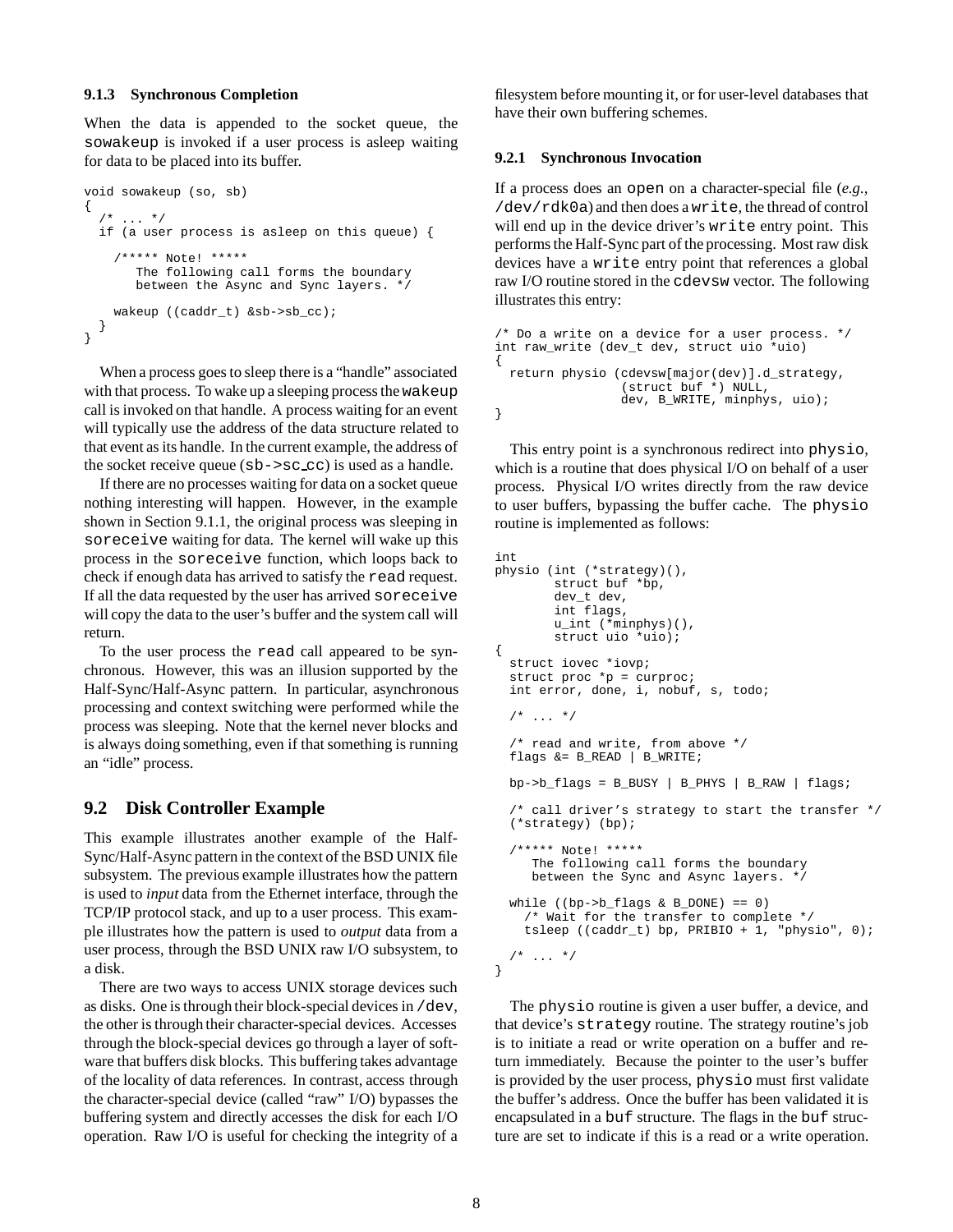The flags are also set to indicate that this is a raw I/O operation. Once the buf structure is set up, it is passed to the device-specific strategy routine. The strategy routine schedules the I/O operation and returns. Next, physio sleeps until the I/O operation is done.

#### **9.2.2 Asynchronous Processing**

Both buffered and raw I/O requests enter the device driver synchronously via the device's strategy routine:

```
void strategy (struct buf *bp)
{
  7 * ... * /s = splbio (); /* protect the queues */
  /* sort the buffer structure into the
     driver's queue (e.g., using disksort()) */
  if (drive is busy) { splx (s); return; }
  /* flow control is here.... if the
     drive is busy the request stays in the queue */
  /* start first request on the queue */
  /* done! */
  splx (s);
  return;
}
```
The strategy routine is designed to be general so that most device I/O can be routed through this interface (the exception being some ioctl calls that perform control operations on a device such as formatting a cylinder on a disk). The bookkeeping information required to store state information during the asynchronous I/O is stored in a data structure accessible to the driver. The example above assumes that the driver only handles one request at a time. It is possible to have a device that handles multiple requests at a time. In that case, multiple lists would keep track of which buffers are active and which are waiting for I/O.

#### **9.2.3 Synchronous Completion**

A hardware interrupt is generated by disk controller when the write request completes. This triggers an interrupt routine that ties the Asynchronous task layer back into the Synchronous task layer, as follows:

```
int intr (void *v)
{
  struct buf *bp;
  /* get current request into "bp" */
  /***** Note! *****
     The following ties the Async layer back
     into the Sync layer. */
 biodone (bp); /* Wakeup the sleep in physio(). */
  /* start next request on queue */
  return (1); /* done */
}
```
The interrupt function services and clears the hardware interrupt. This involves looking in the driver's state table to determine which I/O request has completed. The I/O request is represented by a buf structure. Once the buf structure has been identified the biodone function is called to signal the higher level kernel software that the write request is complete. This causes the sleeping process to return from tsleep. The interrupt function must also start any queue'd write requests if necessary.

## **10 Variations**

The conventional form of the Half-Sync/Half-Async pattern for input uses "push-driven" I/O from the Asynchronous task layer to the Queueing layer and "pull-driven" I/O from the Synchronous task layer to the Queueing layer. These roles are reversed for output. The following variations appear in some systems:

- *Combining asynchronous notificationwith synchronous I/O* – it is possible for the Synchronous task layer to be notified asynchronously when data is buffered at the Queueing layer. This is how signal-driven I/O is implemented by the UNIX SIGIO mechanism. In this case, a signal is used to "push" a notification to higher-level user processes. These processes then use read to "pull" the data synchronously from the queueing layer.
- *Spawning synchronous threads on-demand from asynchronous handlers* – Another way to combine asynchronous notification with synchronous I/O is to spawn a thread on-demand when an asynchronous event occurs. I/O is then performed synchronously in the new thread. This approach ensures that the resources devoted to I/O tasks are a function of the number of work requests being processed in the system.
- *Providing asynchronous I/O to higher-level tasks* Some systems extend the preceding model still further by allowing notifications to push data along to the higher-level tasks. This approach is used in the extended signal interface for UNIX System V Release 4. In this case, a buffer pointer is passed along with the signal handler function. Windows NT supports a similar scheme using overlapped I/O and I/O completion ports [10]. In this case, when an asynchronous event completes an overlapped I/O structure contains an indication of the event that completed, along with the associated data.
- *Providing synchronous I/O to lower-level tasks* Singlethreaded operating systems (such as BSD UNIX) usually support a hybrid synchronous/asynchronous I/O model onlyfor higher-level applicationtasks. In these systems, lower-level kernel tasks are restricted to asynchronous I/O. Multi-threaded systems permit synchronous I/O operations in the kernel if multiple wait contexts are supported via threads. This is useful for implementing polled interrupts, which reduce the amount of context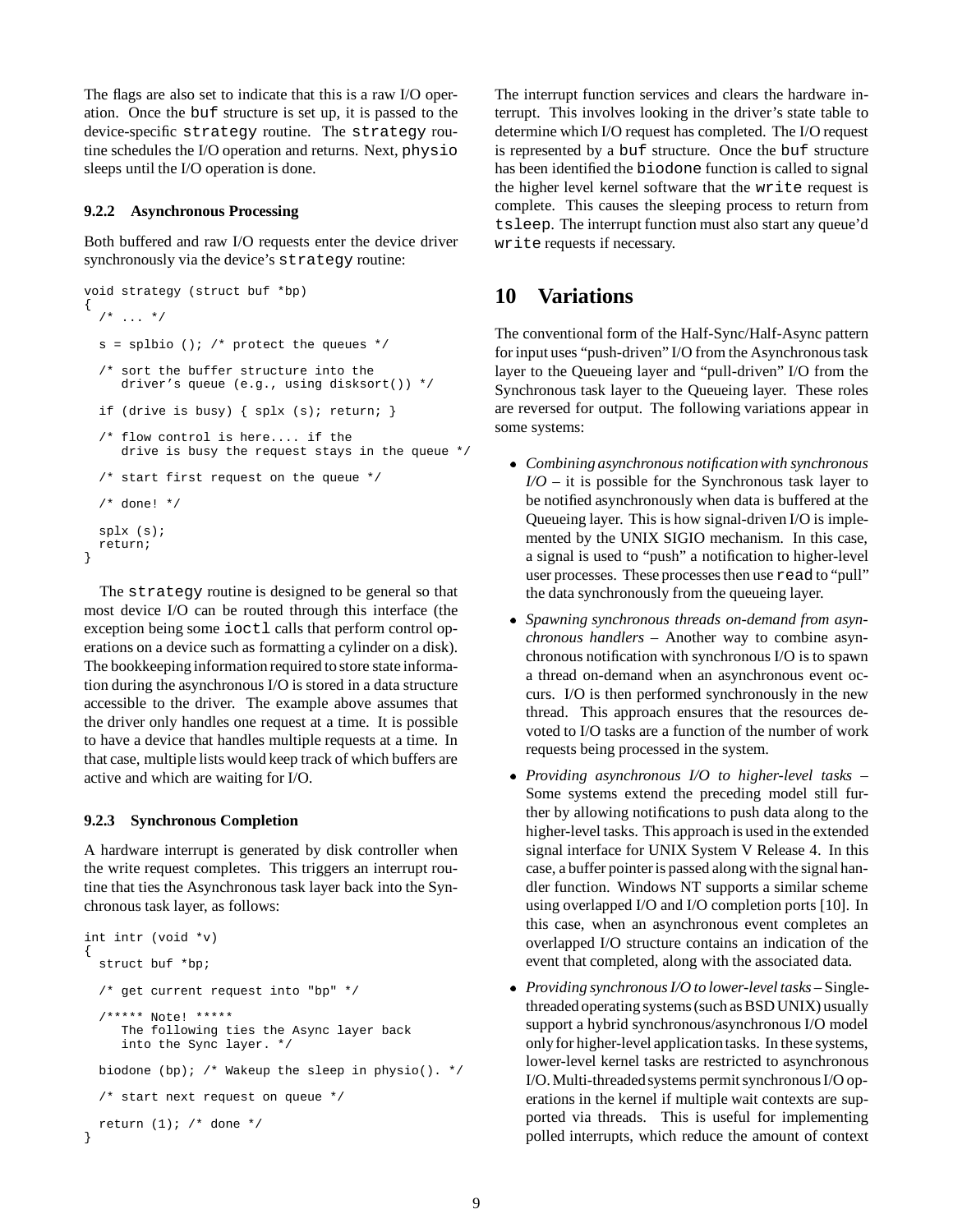switching for high-performance continuous media systems by dedicating a kernel thread to poll a field in shared memory at regular intervals [8].

If the Asynchronous task layer possesses its own thread of control it can run autonomously and use the Queueing layer to pass messages to the Synchronous task layer. Micro-kernel operating systems typically use this design. The micro-kernel runs as a separate process that exchanges messages with user processes [11].

## **11 Known Uses**

- The BSD UNIX networking subsystem [1] and the original System V UNIX STREAMS communication framework [12] use the Half-Sync/Half-Async pattern to structure the concurrent I/O architecture of user processes and the OS kernel. All I/O in these kernels is asynchronous and triggered by interrupts. The Queueing layer is implemented by the Socket layer in BSD and by STREAM heads in System V STREAMS. I/O for user processes is synchronous. Most UNIX applications are developed as user processes that call the synchronous higher-level read/write interfaces. This design shields developers from the complexity of asynchronous OS handled by the kernel. There are provisions for notifications (via the SIGIO signal) that asynchronously trigger synchronous I/O.
- The multi-threaded version of Orbix 1.3 (MT-Orbix) [13] uses several variations of the Half-Sync/Half-Async pattern to dispatch CORBA remote operations in a concurrent server. In the Asynchronous layer of MT-Orbix a separate thread is associated with each HAN-DLE that is connected to a client. Each thread blocks synchronously reading CORBA requests from the client. When a request is received it is formatted and then enqueued at the Queueing layer. An active object thread in the Synchronous layer then wakes up, dequeues the request, and processes it to completion by performing an upcall on the CORBA object implementation.
- The Motorola Iridium system uses the Half-Sync/Half-Async pattern in an application-level Gateway that routes messages between satellites and ground control stations [14]. The Iridium Gateway implements the Half-Sync/Half-Async pattern with the ADAP-TIVE Service eXecutive (ASX) framework [15]. The Reactor [6] class category from the ASX framework implements an object-oriented demultiplexing and dispatching mechanism that handles events asynchronously. The ASX Message Queue class implements the Queueing layer, and the ASX Task class implements active objects in the Synchronous task layer.
- The Conduit communication framework [16] from the Choices OS project [17] implements an object-oriented version of the Half-Sync/Half-Async pattern. User processes are synchronous active objects, an Adapter

Conduit serves as the Queueing layer, and the Conduit micro-kernel operates asynchronously.

## **12 Related Patterns**

- The Synchronous task layer uses the Active Object pattern [3].
- The Asynchronous task layer may use the Reactor pattern [6] to demultiplex events from multiple sources of events.
- The Queueing layer provides a Facade [18] that simplifies the interface to the Asynchronous task layer of the system.
- The Queueing layer is also a Mediator [18] that coordinates the exchange of data between the Asynchronous and Synchronous task layers.

## **Acknowledgements**

We would like to thank Lorrie Cranor and Paul McKenney for comments and suggestions for improving this paper.

## **References**

- [1] S. J. Leffler, M. McKusick, M. Karels, and J. Quarterman, *The Design and Implementation of the 4.3BSD UNIX Operating System*. Addison-Wesley, 1989.
- [2] D. C. Schmidt and T. Suda, "Measuring the Performance of Parallel Message-based Process Architectures," in *Proceedings of the Conference on Computer Communications (INFO-COM)*, (Boston, MA), pp. 624–633, IEEE, April 1995.
- [3] R. G. Lavender and D. C. Schmidt, "Active Object: an Object Behavioral Pattern for ConcurrentProgramming," in *Proceedings of the*  $2^{nd}$  *Annual Conference on the Pattern Languages of Programs*, (Monticello, Illinois), pp. 1–7, September 1995.
- [4] N. C. Hutchinson and L. L. Peterson, "The *x*-kernel: An Architecture for Implementing Network Protocols," *IEEE Transactions on Software Engineering*, vol. 17, pp. 64–76, January 1991.
- [5] D. C. Schmidt, T. H. Harrison, and E. Al-Shaer, "Object-Oriented Components for High-speed Network Programming," in *Proceedings of the*  $1^{st}$  *Conference on Object-Oriented Technologies and Systems*, (Monterey, CA), USENIX, June 1995.
- [6] D. C. Schmidt, "Reactor: An Object Behavioral Pattern for Concurrent Event Demultiplexing and Event Handler Dispatching," in *Pattern Languages of Program Design* (J. O. Coplien and D. C. Schmidt, eds.), Reading, MA: Addison-Wesley, 1995.
- [7] P. Druschel and L. L. Peterson, "Fbufs: A High-Bandwidth Cross-Domain Transfer Facility," in *Proceedings of the* 14th *Symposium on Operating System Principles (SOSP)*, Dec. 1993.
- [8] C. Cranor and G. Parulkar, "Design of Universal Continuous Media I/O," in *Proceedingsof the 5th International Workshop on Network and Operating Systems Support for Digital Audio and Video (NOSSDAV '95)*, (Durham, New Hampshire), pp. 83–86, Apr. 1995.